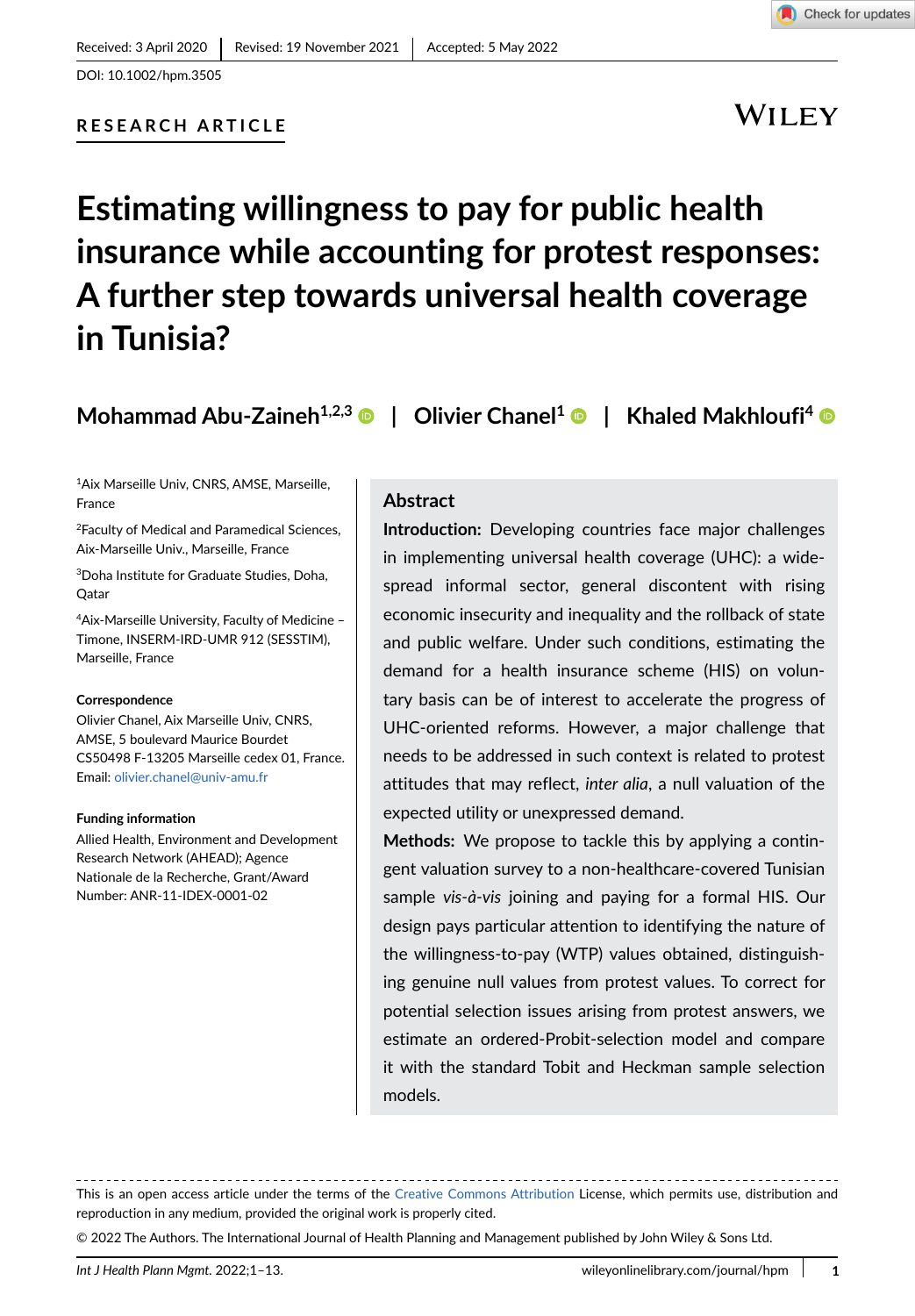**2** ABU-ZAINEH ET AL.

**Results:** Our results support the presence of self-selection and, by predicting protesters' WTP, allow the "true" sample mean WTP to be computed. This appears to be about 14% higher than the elicited mean WTP.

**Conclusion:** The WTP of the poorest non-covered respondents represents about one and a half times the current contributions of the poorest formal sector enrolees, suggesting that voluntary participation in the formal HIS is feasible.

#### **KEYWORDS**

contingent valuation, protest answers, self-selection, universal health coverage, willingness-to-pay

#### **Highlights**

- We study how protest positions may impact affiliation to formal health insurance
- We apply a contingent valuation survey to a non-healthcarecovered population
- We account and correct for selection issues with appropriate econometric models
- Accounting for protest positions is found to impact the implementation of UHC

## **1 | INTRODUCTION**

On 21 May 2013, the World Bank Group President Dr. Jim Yong Kim set the goal for universal health coverage (UHC): to "*close the gap in access to health services and public health protection for the poorest 40% of the population in every country*".[1](#page-10-0) Any plan to expand health coverage in the Middle East and North Africa (MENA) region will obviously need to address the key issue of the health financing policies. Alami<sup>2</sup> showed that reforms seeking to extend current health coverage on a contributory and formal employment basis are unlikely to succeed, leaving swathes of the active working population without any health coverage. As in other countries in the MENA region, *de jure* entitlement to the Tunisian National Health Insurance Fund "*Caisse Nationale d'Assurance Maladie – CNAM*" – is mainly based on formal sector employment.<sup>[2](#page-10-1)[,3](#page-10-2)</sup> Remarkable efforts have been made to extend health insurance coverage, through the medical assistance plan, which is means-tested benefit, and the formal-mandatory health insurance regime of *CNAM* for both employed and self-employed. However, the uptake in the informal sector, which represents about 40% of the labour force and 50% of the young population,[4](#page-10-3),[5](#page-10-4) remains severely limited by the *ad hoc* selection criteria and restrictions on entitlements (i.e., the prerequisite condition of declared activity).<sup> $\epsilon$ </sup> The continuing large-scale non-coverage of the informal sector may also be due to a protest attitude towards the continuing prevalence of high out-of-pocket payments, the rise of private healthcare providers due to the rollback of state and public welfare, and the lack of confidence in the government's capacity to deliver the healthcare needed.<sup>7-11</sup> Yet the field lacks a systematic analysis of how protest positions may impact health financing policies based on voluntary participation, and hence, the implementation of UHC-oriented reforms.

We propose to fill this gap by using a Contingent Valuation (CV) survey to elicit preferences from the non-cov-ered Tunisian population regarding a voluntary health insurance scheme (VHIS) (see Nosratnejad et al.<sup>[12](#page-11-0)</sup> for a review of willingness-to-pay (WTP) for health insurance in low- and middle-income countries (LMICs)). Stated preference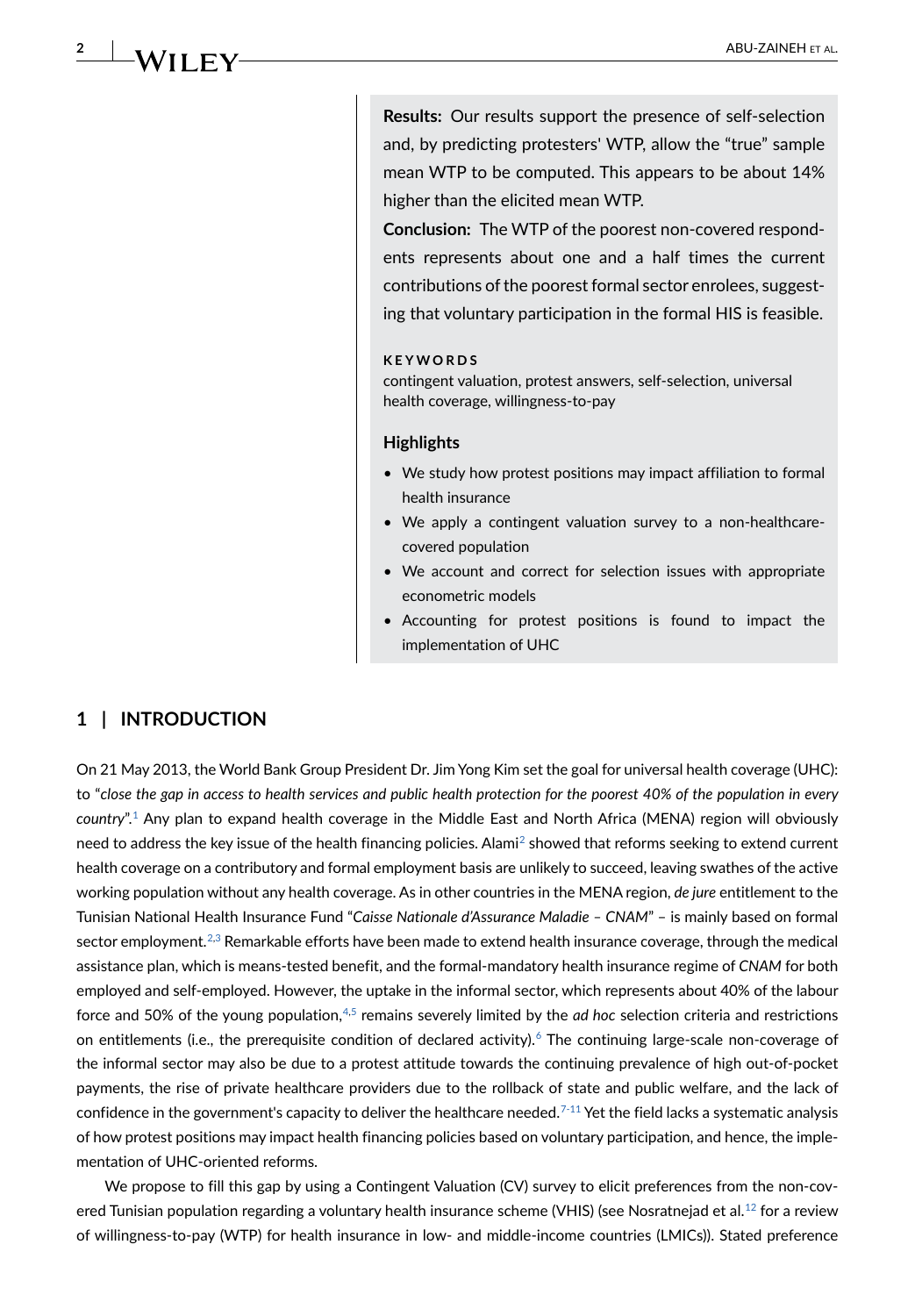## ABU-ZAINEH et al.  $\frac{3}{2}$

methods help inform decision-makers on the hypothetical demand for not yet available or non-market health products or services. Analyses, however, generally focus on valid WTP, frequently paying insufficient attention to the impact of "protest" WTP (with few exceptions<sup>13,14</sup>). The latter may result from the respondent's protest beliefs or attitudes *vis-à-vis* the survey or the proposed scenario,[15-17](#page-11-3) the payment vehicle *per se*, [18](#page-11-4) or, for UHC, the lack of faith in institutions<sup>19[,20](#page-11-6)</sup> and in the capacity of governments to ensure the provision of good healthcare for all.<sup>21</sup> These protest answers differ from the stated "genuine null WTP" – indicating the respondent's unwillingness to join due to either a budget constraint or a null valuation of the expected utility – because they hide an unexpressed demand. We use an ordered-Probit-selection model (OPS) to properly disentangle genuine null values from protest answers and estimate the true demand for a VHIS by incorporating predictions for protest WTP.[22](#page-11-8)

We find evidence of self-selection issues reflecting protest behaviours against some components of the survey (e.g., the subject, the principle of the interview, the methodology …), or because of lack of confidence in the government or the health insurance provider. Our results suggest that the segments of the population not covered by any health insurance scheme (HIS) would be willing to join the current formal scheme. In particular, using the OPS model, we find that the WTP of the poorest non-covered population represents about one and a half times the formal sector's poorest enrolees' contributions. Accounting for the often-unexpressed demand of the non-covered population may thus help expand the breadth of coverage of the formal HIS on a voluntary basis, and hence accelerate the progress towards achieving UHC in Tunisia,[23](#page-11-9) and more broadly in the LMICs.

#### **2 | METHODS**

A CV study was conducted in Tunisia between August  $1<sup>st</sup>$  and 30 September 2013, with the aim of eliciting the willingness-to-join (WTJ), and to-pay for, on a voluntary basis, the current formal HIS run by CNAM. The inclusion criterion comprises any Tunisian citizens not covered by a HIS. Most of the non-covered segments of the Tunisian population belong to the informal sector, defined as the proportion of work not covered by any form of social security (i.e., pension and/or health insurance).[11](#page-11-10),[24](#page-11-11) Informal workers represent about 40% of the Tunisian active workforce (almost 1.1million), most of them are young under 40 years old (60% of males and 83% of females). There is an effective rate of 56.7% social insurance coverage in the private sector (79.1% of employees and 39.3% of self-employed).<sup>5</sup>

The sample covered 456 respondents, of whom 30 refused to participate, resulting in a response rate of 93.42%. Given the targeted population, 385 was the minimum sample size required for a 5% margin of error and a 95% confidence interval. Because this population can be hard-to-reach, we implemented the venue-based method of timespace sampling technique.<sup>25</sup> It entails selecting places and times where respondents gather the most. Accordingly, the CV has been conducted in two primary places: (1) '*Souks*' – the traditional marketplaces in which informal workers are concentrated; (2) '*Al-Mydan'* – the public squares where unemployed people are likely to gather and demonstrate. At the time of the study, none of the respondents were covered by any of the available HIS. By randomly selecting participants from these two meeting places in the three regions of Tunisia (North, Central and South), the implemented sampling technique thus ensured the representativity of the main non-covered groups of the population (i.e., informal sector's workers and unemployed). Additionally, in order to take into account the observed differences in access to health care facilities across Tunisia, $23,26$  $23,26$  eight governorates were sampled over the three regions of Tunisia (see Figure [1](#page-3-0)).

The survey instrument was developed and refined using two pre-tests (pilots). The questionnaire was administered face-to-face by well-trained interviewers. After presenting the main objectives of the CV study, respondents were asked to give the reason(s) why they are not covered by the current national HIS administrated by the CNAM. Following the public single-provider scheme, the CNAM proposes coverage for healthcare facilities, with a cap imposed on the annual health expenditure amount.<sup>3</sup> Respondents were then asked to reveal their preferences *vis-à-vis* voluntary enrolment in an already existing HIS run by the CNAM. If respondents were not willing to join, they were then asked to state the reason(s) and whether they would join the scheme if it was offered for free or at a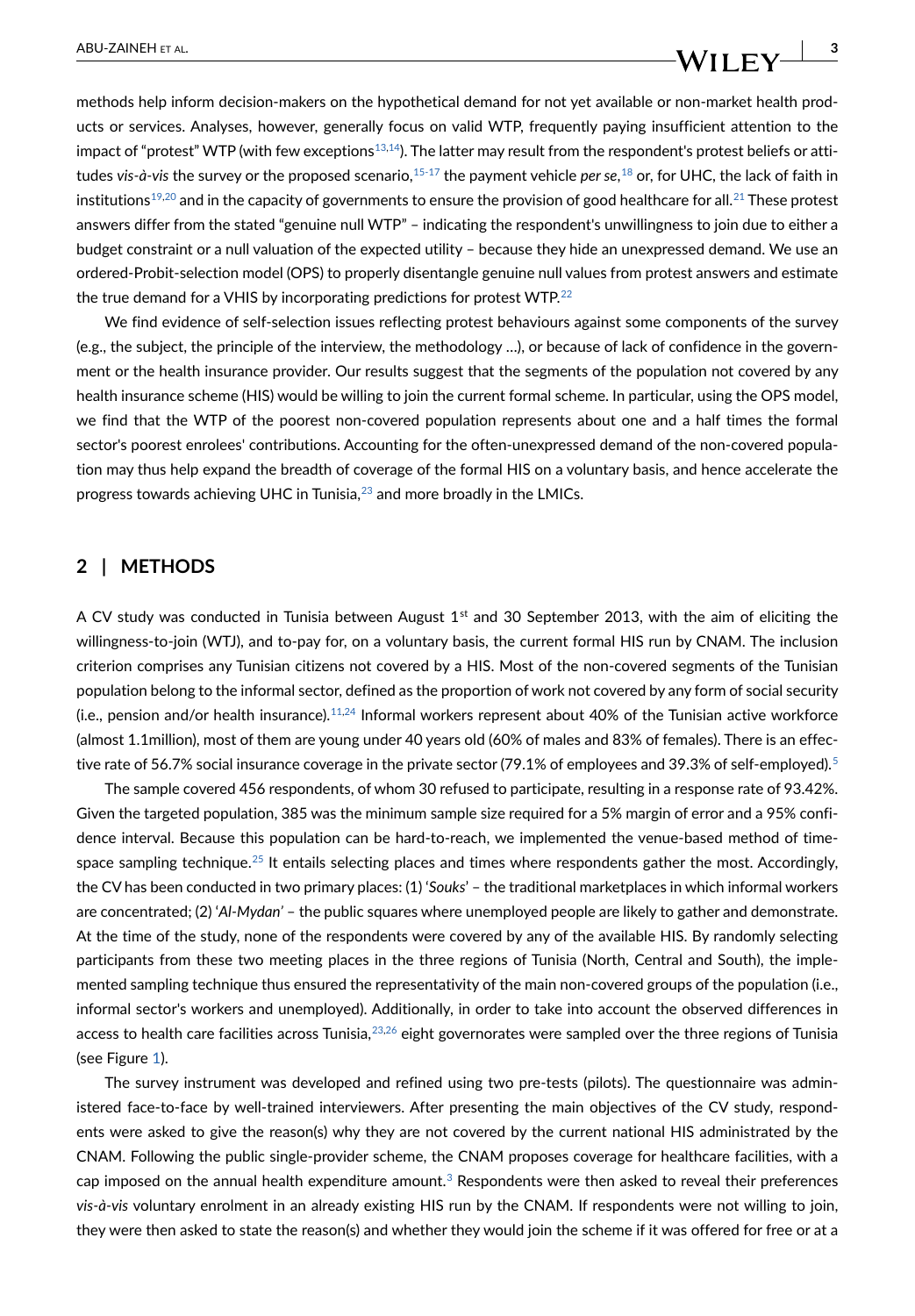

<span id="page-3-0"></span>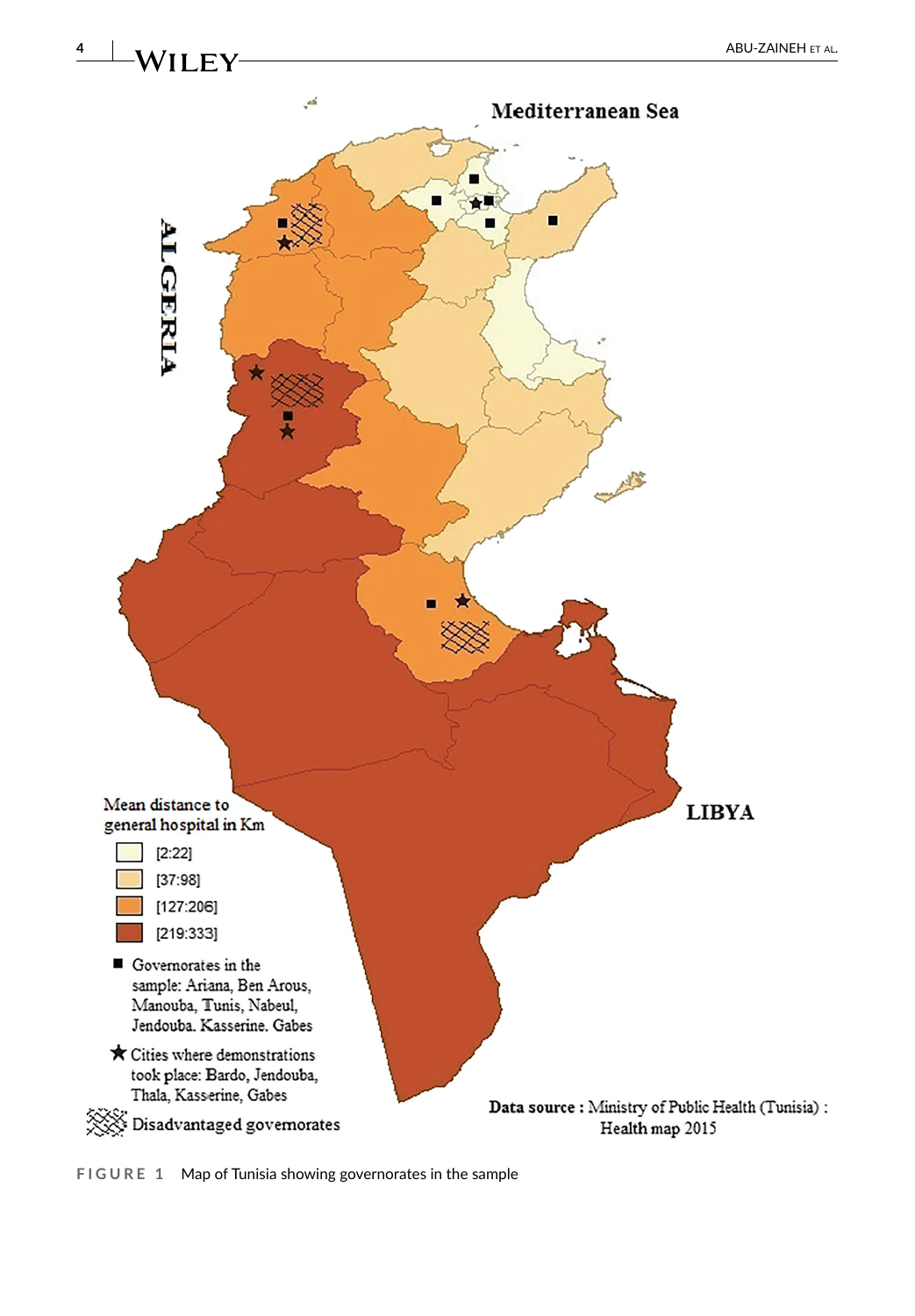very low cost. This particular design was intended to help distinguish between genuine null WTP values and protest answers and to avoid falsely classifying the latter as null WTP responses. Non-protesters were asked to state their maximum WTP values.

Three different elicitation techniques were employed to gather information on respondents' WTP values: the well-known Open-Ended (OE) and Payment Card (PC) techniques,<sup>[27](#page-11-14)[,28](#page-11-15)</sup> and a variant known as the Circular Payment Card (CPC).<sup>29[,30](#page-11-17)</sup> The CPC uses a visual representation of a circular card with no pre-determined start or end points. Accordingly, the interviewer presents the CPC at a random position, and asks respondents to spin it until they find the bracket that best corresponds to their WTP values. The rationale for employing these three elicitation techniques stems from the fact that the information collected on the respondents' WTP tend to be affected by the format of these techniques. Comparisons between the results obtained from these three elicitation techniques have been carefully examined in two companion papers.<sup>29,30</sup> Finally, the questionnaire gathered information on the respondents' socio-economic, socio-demographic and health characteristics. In addition, respondents were asked to state their opinions on the proposed insurance scheme. All respondents were asked to give their full consent to participate in the study and no financial incentives were offered.

The overall sample was randomly split into three equal and mutually exclusive sub-groups to respond to the above-mentioned three WTP elicitation formats. The range and centring of the bids on the PC and CPC were chosen based on the WTP values already elicited through two pre-tests. The appropriate strategy for modelling WTP values hinges on the specific format chosen to elicit these values.<sup>[31](#page-11-18)[,32](#page-11-19)</sup> While the OE format involves stating a point estimate of WTP, the PC and CPC state an interval with two specified thresholds. Thus, the actual elicited WTP value can be used in the case of OE, while with PC and CPC this value can be reliably approximated using the middle of the bid-range elicited.[33-35](#page-11-20)

The WTP stated by respondent *i*, WTP<sub>i</sub>, corresponds to the amount that would equalise her/his ex-ante utility level (i.e., before joining the VHIS) and her/his *ex-post* utility level (i.e., after joining the VHIS), also known as the Hicksian compensating measure. WTP<sub>i</sub> can be either positive, null, or missing. Some null values may simply reflect genuine values, indicating the respondent's unwillingness-to-join the scheme due to either a budget constraint or a null valuation of her/his expected utility change. In this case, when the question is whether s/he would join a scheme that is either offered for free or at a low cost, answering with a 'Yes' is expected (hence, a genuine null WTP). By contrast, missing and some WTP values may rather conceal some protest attitude on the part of the respondent *vis-àvis* at least one of the following: the interview, the policy intervention, the methodology/characteristics of the survey (e.g., the proposed scheme, the public provider, the benefit package), or a strategic behaviour, *viz*., free-riding.[16](#page-11-21),[17](#page-11-22),[36](#page-11-23) In this case, the respondent alludes to her/his unwillingness-to-participate by refusing to join even at a null or a very low cost (hence, a protest answer). These intrinsically different significances reflect two different behaviours. First, a rational behaviour with a zero demand for VHIS. Second, a self-selection issue that may conceal a potential non-zero (unexpressed) demand. Consequently, these two types of responses should be accounted for and distinguished in any econometric strategy to adequately estimate the demand for VHIS. In what follows, we present econometric models that properly account for these two types (see Supplementary Appendix for a detailed presentation).

We first consider, as a benchmark, the Tobit model on non-protest answers, which distinguishes positive WTP from genuine zero WTP.<sup>37</sup> However, given that respondents with non-protest WTP may not be randomly drawn from the whole sample of respondents, we need to account for the possible correlation between variables explaining non-protestation and the unobserved individuals' heterogeneity, that is, sample selection issues.

We then consider the standard Heckit sample selection model that simultaneously specifies a Probit-type equation for selection (predicting whether or not the respondent is willing to join the VHIS for free or at very low cost, WTJ) and a linear-type equation for WTP conditional on the individual not protesting.<sup>38</sup>

Finally, the OPS model allows continuous variables to be observed based on an ordered selection rule. It was derived from Terza's<sup>39</sup> seminal work, and mainly used since then to account for selection based on perfor-mance indicators.<sup>22,[40,](#page-11-27)[41](#page-11-28)</sup> The OPS model can however also account for selection induced by protest answers in CV surveys.<sup>42[,43](#page-12-1)</sup> The first equation (selection) models the probability of giving non-protest answers with an ordered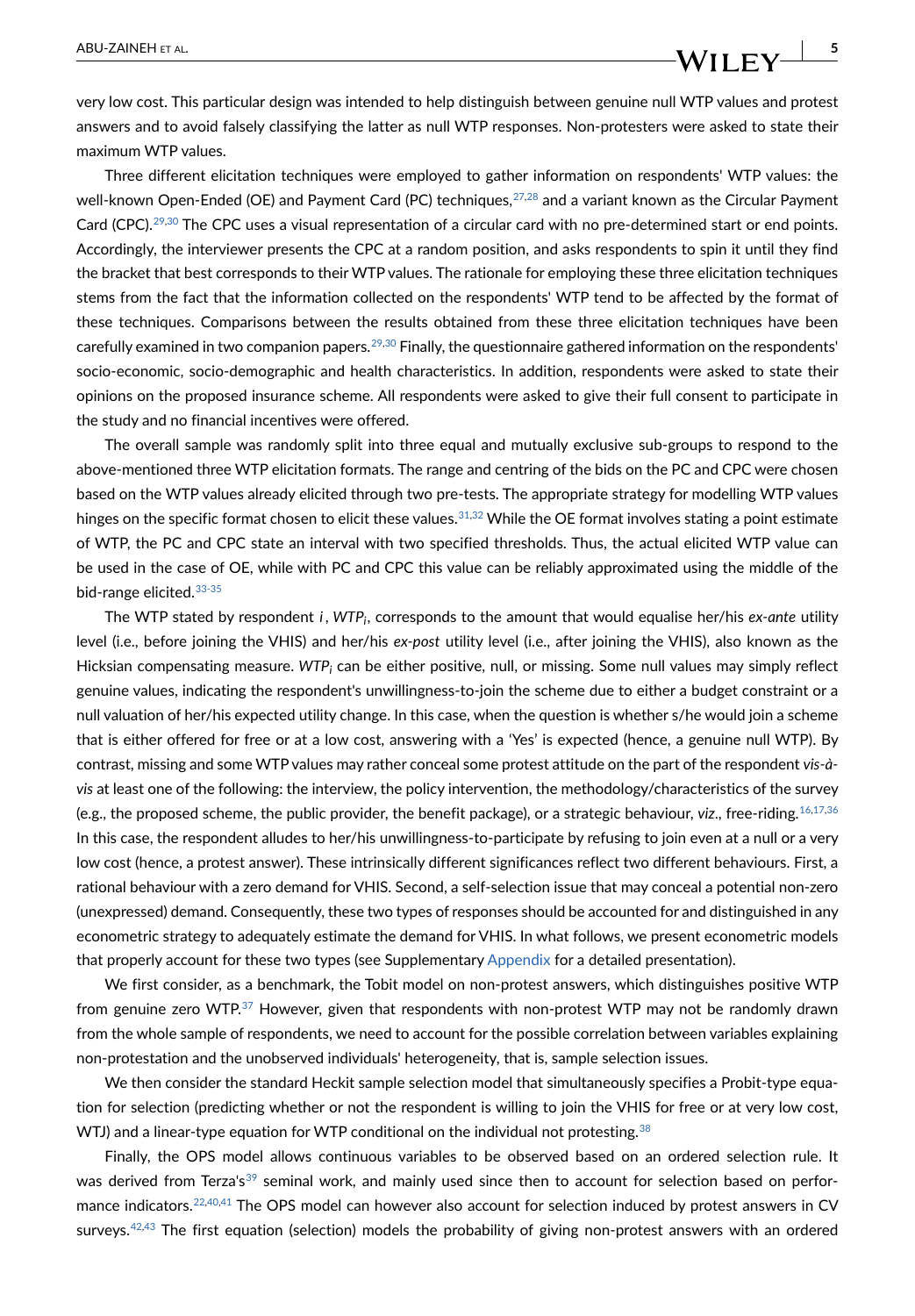Probit, distinguishing between genuine null WTP (those who are willing to join for free or at very low cost), protest answers with unobserved WTP, and strictly positive WTP values. The second equation (outcome) is linear, conditional on strictly positive WTP.

The estimations present no particular difficulties when the log-likelihood is maximised using standard unconstrained optimization methods.<sup>44</sup>

## **3 | RESULTS**

Table [1](#page-6-0) provides descriptive statistics on respondents' socio-economic and demographic characteristics as well as their needs and preferences *vis-à-vis* the proposed HIS. Interestingly, while 34% of the respondents declare that they do not have any insurance coverage due to the complexity of administrative procedures, about 49% state that their lack of insurance coverage is due to the fact that their professional activities are not officially declared. Lastly, it is worth noting that about 44% of the respondents live in disadvantaged governorates (see also Figure [1\)](#page-3-0).

About 58 respondents (13.5%) reveal a willingness-to-join the proposed VHIS if it was offered for free or at very low cost but give null WTP (genuine null WTP). About 7.5% (32 respondents) show a protest attitude, refusing to join the proposed VHIS even for free (protest WTP). The quarterly mean WTP of the non-protest respondents is 36.32 TND (at the time of the survey, 1 TND (Tunisian Dinar) =  $\epsilon$  0.455 = \$ 0.605), and 42.58 TND when computed on strictly positive WTP values. Finally, the median WTP (including the genuine null WTP) is 35 TND, which means that, on average, 50% of the respondents are willing-to-pay about 2.16% (that is,  $(35 \text{ TND} \times 4)/(539 \times 12)$ ) per quarter of their income to join the VHIS.

In the following, we start from full models with all explanatory variables: survey-specific variables (interviewer effect, survey point and elicitation format), respondents' socio-economic, socio-demographic and health characteristics (health status, use of healthcare and ability to pay for treatment for a given illness, risk aversion and reasons for not being covered by health insurance). Only five interviewers covered the eight sample locations (see Figure [1](#page-3-0)), generating strongly imbalanced distributions of the *Rural*, Disadvantaged governorate (*DisadGov*) and Sample point (*PublicSquare*) variables by interviewer, with two consequences. First, to avoid high collinearity, we do not use these three spatially related variables in the same model. Second, the interviewer effect likely reflects a particular combination of these variables in addition to a potential interviewer effect. Parsimonious models are obtained after removing explanatory variables step by step by decreasing *p*-values. All significant variables in the full model remain significant in the parsimonious models (details upon request).

In the Tobit model estimated over the sub-sample of non-protest WTP (see Table A in Supplementary Appendix), as expected, household equivalent income appears to be significantly correlated with WTP. This provides evidence of the validity of the stated preference survey.<sup>47</sup> Similarly, WTP values appear to be significantly positively associated with individuals' employment status (*Work*), risk aversion attitude (*RiskAverse*), ability to afford health services (*FinancialHealth)* in addition to the presence of one chronic condition in the family (*Chronic member)*. Unsurprisingly, individuals declaring no need for health insurance (*NoNeed)* appear to be less willing to pay for VHIS. Finally, a statistically significantly negative effect is also found for the two survey-specific variables, with interviewer 2 and OE and PC elicitation formats leading to lower WTP values compared to other interviewers and CPC format, respectively.<sup>30</sup>

A Heckman model is estimated over the whole sample and explicitly accounts for the potential effect of protest answers (see Table A in Supplementary Appendix). It is worth noting, first, that the two equations predicting the WTJ and the WTP are significantly negatively correlated (p-value = 0.029). While this gives support to the self-selection hypothesis, it indicates that the selection-specific variables negatively affect the WTP through the correlation parameter ρ. WTJ the VHIS appears to be significantly negatively associated with household equivalent income, living in a rural area, and declaring no need for insurance. By contrast, both education level and living in a disadvantaged governorate are positively associated with *WTJ* the VHIS. As regards the survey-specific variables, *WTJ* is affected positively by interviewer 3 and negatively by the PC elicitation format.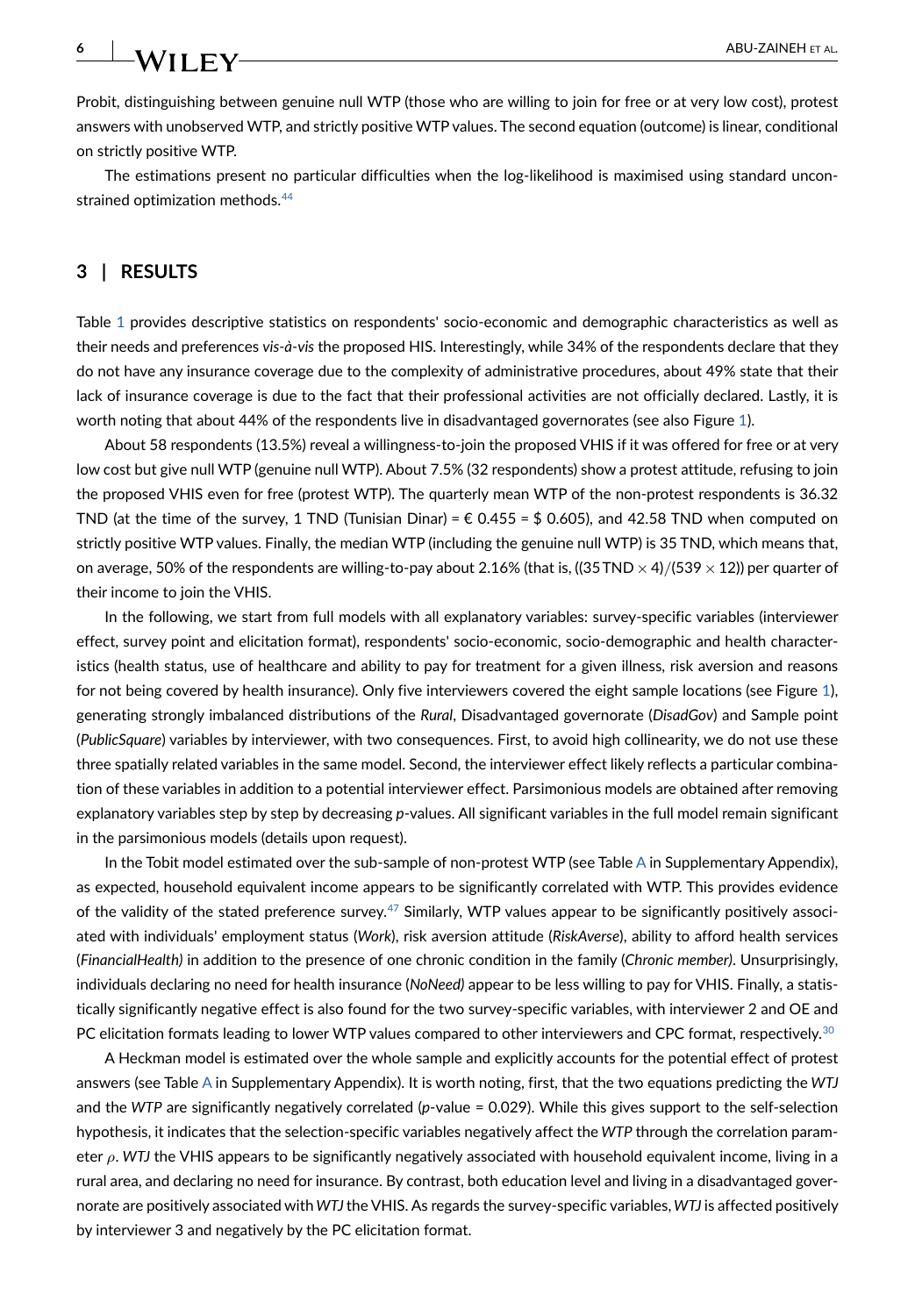### <span id="page-6-0"></span>**TABLE 1**  Descriptive statistics (*n* = 426)

| Variable definition                                                                                         | Mean (Std. dev.) |
|-------------------------------------------------------------------------------------------------------------|------------------|
| <b>Dependent variables</b>                                                                                  |                  |
| WTP for VHIS (quarterly, in TND) if WTP>0 ( $n = 336$ )                                                     | 42.58 (25.34)    |
| WTP for VHIS (quarterly, in TND) if WTP $\geq$ 0 (n = 394)                                                  | 36.32 (27.85)    |
| <b>Respondent characteristics</b>                                                                           |                  |
| Male = $1$ if male, 0 if female                                                                             | 0.669(0.471)     |
| Age = individual's age (in years)                                                                           | 35.384 (10.394)  |
| Household size = number of household members                                                                | 2.598 (2.011)    |
| Child = $1$ if at least one child under 5 years old in the household, 0 otherwise                           | 0.133(0.340)     |
| Elderly $= 1$ if there is a person more than 65 years old in the household, 0 otherwise                     | 0.051(0.221)     |
| Married = $1$ if Married, 0 otherwise                                                                       | 0.417(0.493)     |
| NoSchool = $1$ No schooling, 0 otherwise                                                                    | 0.023(0.151)     |
| Elementary = $1$ primary school, 0 otherwise                                                                | 0.213(0.410)     |
| Secondary = $1$ secondary education, 0 otherwise                                                            | 0.516(0.500)     |
| High school = $1$ higher education, 0 otherwise                                                             | 0.246(0.431)     |
| Household income = Monthly household income (in TND)                                                        | 558.11 (464.15)  |
| Individual income = Monthly respondent income (in TND)                                                      | 539.14 (456.87)  |
| Equivalized Income <sup>a</sup> = [Monthly income/(household size) <sup>0.5</sup> ] (in TND)                | 425.80 (425.72)  |
| Work = $1$ if employed/self-employed, 0 otherwise                                                           | 0.788(0.408)     |
| Rural = $1$ living in rural area, $0$ otherwise                                                             | 0.197(0.398)     |
| DisadGov. $b = 1$ living in disadvantaged governorate, 0 otherwise                                          | 0.443(0.497)     |
| <b>Other variables</b>                                                                                      |                  |
| NonDeclared = $1$ uninsured due to no declared work, 0 otherwise                                            | 0.490(0.500)     |
| Administration $= 1$ uninsured due to administrative procedures, 0 otherwise                                | 0.340(0.474)     |
| NoNeed = $1$ uninsured due to no need, 0 otherwise                                                          | 0.663(0.198)     |
| RiskAverse = $1$ if risk-averse, 0 otherwise <sup>c</sup>                                                   | 0.885(0.319)     |
| Respondent-specific health variables                                                                        |                  |
| Self-reported health status = $1$ if self-reported health status is good, 0 otherwise                       | 0.835(0.371)     |
| Outpatient respondent $= 1$ if at least one outpatient care during the last 3 months, 0 otherwise           | 0.380(0.486)     |
| Inpatient respondent $= 1$ if at least one hospitalisation during the last 8 months, 0 otherwise            | 0.093(0.292)     |
| Chronic condition $= 1$ if respondent reports a chronic condition, 0 otherwise                              | 0.124(0.330)     |
| FinancialHealth = $1$ if can afford health services, 0 otherwise                                            | 0.370(0.483)     |
| Smoking $= 1$ if consuming tobacco products, 0 otherwise                                                    | 0.460(0.498)     |
| Health variables specific to the family members of the resp.                                                |                  |
| Outpatient member = 1 if at least one outpatient care in household during the last 3 months, 0<br>otherwise | 0.5(0.500)       |
| Inpatient member = 1 if at least one hospitalisation in household during the last 8 months, 0<br>otherwise  | 0.140(0.348)     |
| Chronic member = 1 if one household member reports a chronic condition, 0 otherwise                         | 0.185(0.389)     |
| Survey specific variables                                                                                   |                  |
| $OE = 1$ if open-ended elicitation format, 0 otherwise                                                      | 0.331(0.471)     |

(Continues)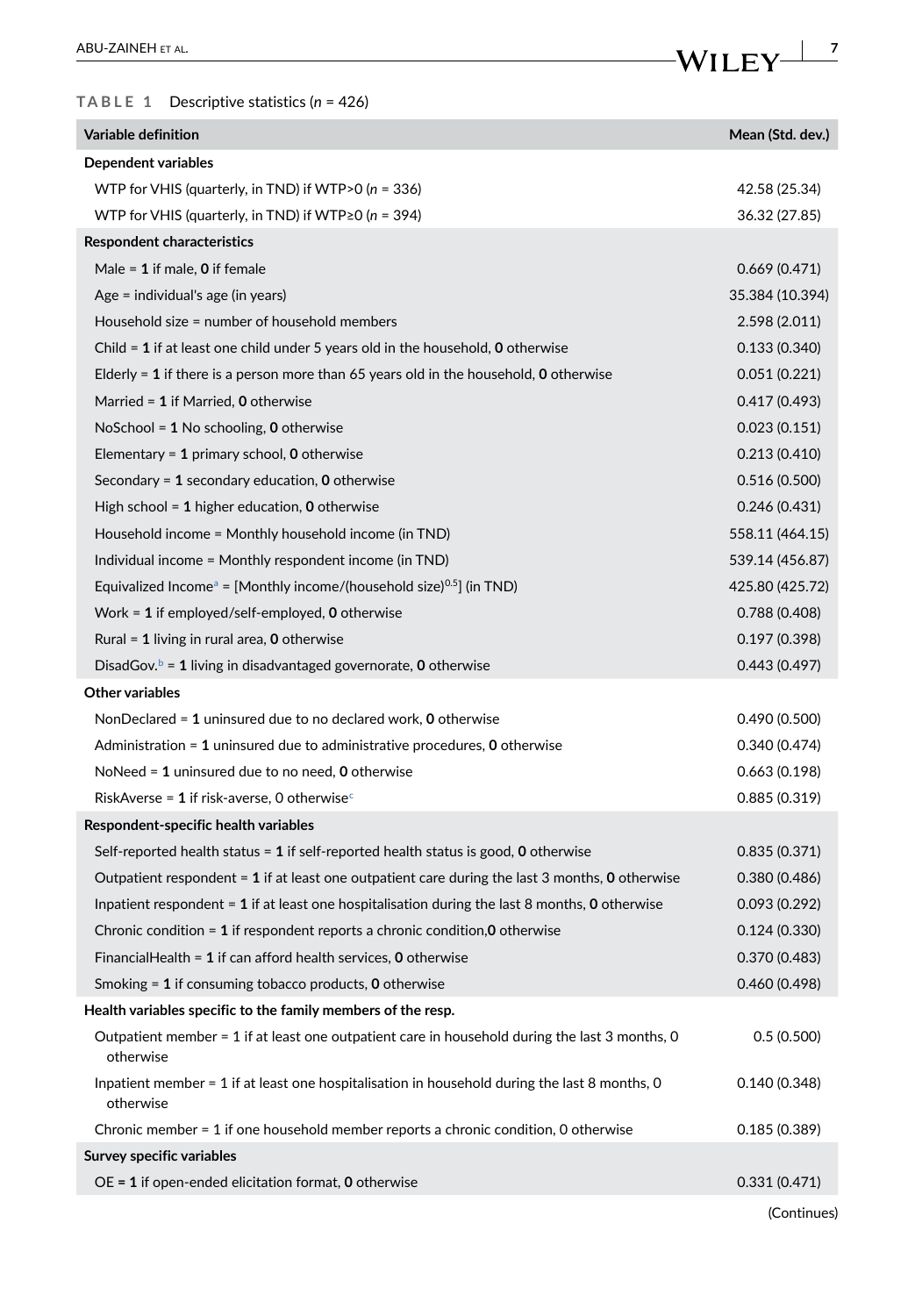## **8** ABU-ZAINEH ET AL.

### **TABLE 1** (Continued)

| Variable definition                                                          | Mean (Std. dev.) |
|------------------------------------------------------------------------------|------------------|
| $PC = 1$ if payment card elicitation format, 0 otherwise                     | 0.322(0.468)     |
| $CPC = 1$ if circular payment card elicitation format, 0 otherwise           | 0.347(0.477)     |
| Public Square = $1$ if sample point is a public square, 0 if informal market | 0.420(0.494)     |
| Interviewer#1-5 = Dummy variables for each of the 5 interviewers             | -                |

Abbreviations: CPC, Circular Payment Card; OE, Open Ended; PC, Payment Card; TND, Tunisian Dinar; WTP, Willingness To Pay.

a Equivalized income is computed based on the OECD equivalence scale, by dividing household income by the square root of household size.[45](#page-12-10)

bAccording to decree *n*° 2008-387 of 11 February 2008, see Figure [1.](#page-3-0)

 $^{\rm c}$ If among the three most risk averse modalities out of six generated. $^{46}$  $^{46}$  $^{46}$ 

For those willing to join the VHIS, we find a significantly positive effect of household equivalent income, employment status, and the presence of a chronic condition on WTP. WTP values tend, however, to decrease with smoking status and living in a rural area, and also with some survey-specific variables (Interviewer 2 and OE and PC formats).

Results in Table [2](#page-8-0) are obtained from estimating the OPS model over the whole sample. The OPS model independently accounts for the issues related to both genuine null WTP and protest answers. Average marginal effects (AME) are given for each of the three modalities of the ordered Probit: *Pr(genuine null WTP*), *Pr(Protest WTP*) and *A Pr*(*WTP* > 0) . Overall, results show similar patterns to those obtained from the Heckit and the Tobit models. In particular, the presence of a chronic condition significantly increases  $Pr(WTP > 0)$  and decreases  $Pr(genuine nullWTP)$ and Pr(Protest WTP), whereas living in a rural area and declaring no need for health insurance have the opposite effects. A new variable enters the selection equation- having at least one child under 5 years old at home –and is negatively associated with *Pr*(genuine null WTP) and *Pr*(*Protest WTP*) but positively associated with *Pr*(WTP > 0) and WTP amount. Also of note, the correlation coefficient between the selection and WTP equations does not significantly differ from zero. Regarding the marginal effects on WTP, we found the same results (significance and sign) as in the Heckit and Tobit models.

One advantage of using the OPS model estimates is the ability to compute the adjusted-WTP values that account for both genuine null WTP and selection issues in relation to protest WTP values. Table [3](#page-9-0) shows that the predicted WTP for protesters is on average TND 51.82, leading to a sample mean WTP of TND 38.2 once null and protest answers are accounted for, 14% more than the observed TND 33.59. When expressed as a fraction of 2013 Tunisian gross national income per capita, $48$  our sample showed an average WTP of 2.13%, in the range 0.35%–6.07% found over 11 LMICs.<sup>12[,49](#page-12-5)</sup> Finally, it is worth noting that the mean predicted WTP for protesters is higher than for non-protesters.

## **4 | DISCUSSION**

This paper attempted to unravel the societal, true demand for HIS by appropriately accounting for null and missing WTP values that may conceal unexpressed demand underlying the respondents' protest attitude. This is especially relevant in countries like Tunisia with a large informal sector (about 40% of the workforce) and high unemployment (about 15.3% of the workforce in 2013).<sup>50,51</sup> Furthermore, the country has witnessed during the last decade several protests and social unrests reflecting a general discontent with the overall state of the public welfare and the economy.

Our CV survey proposed an HIS coverage to respondents who did not express urgent healthcare needs; thus, the obtained WTP is likely to be closer to their true ability-to-pay.<sup>52,[53](#page-12-9)</sup> Indeed, we find that WTP values tend to increase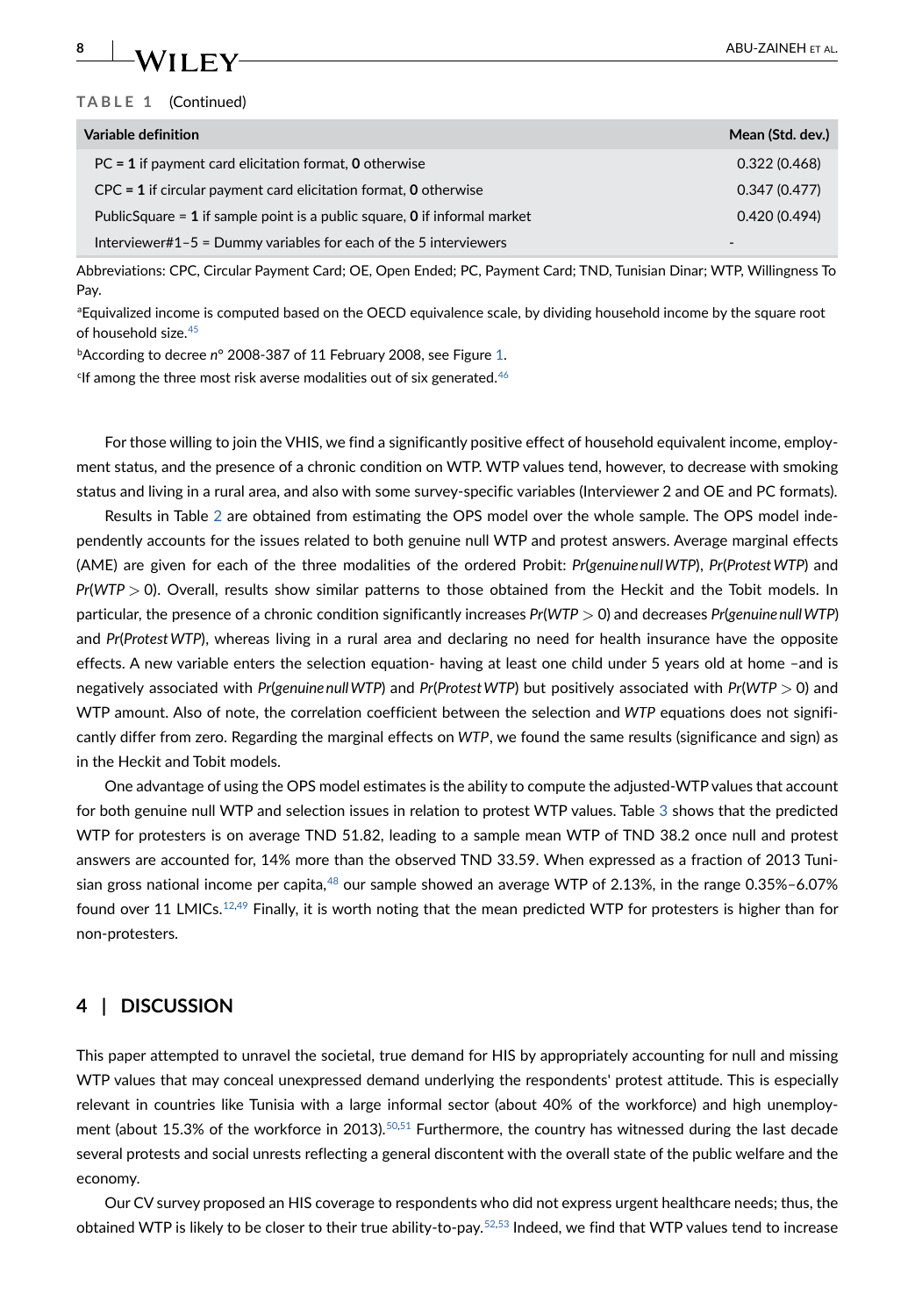#### <span id="page-8-0"></span>**TABLE 2**  Regression results: Ordered Probit selection model

|                                    | Model 2                            |                         |                        |                     |                           |                      |
|------------------------------------|------------------------------------|-------------------------|------------------------|---------------------|---------------------------|----------------------|
|                                    | Selection equation: Ordered probit |                         |                        | <b>WTP</b> equation |                           |                      |
| Variables                          | Parameter<br>$(p$ -value)          | AME on<br>$Pr(WTP = 0)$ | AME on Pr<br>(protest) | AME on<br>Pr(WTP>0) | Parameter<br>$(p$ -value) | AME on<br><b>WTP</b> |
| NoNeed $(=1)$                      | $-1.271***$                        | $0.215***$              | $0.070***$             | $-0.285***$         |                           | $-2.817***$          |
|                                    | (0.0001)                           | (0.0001)                | (0.0001)               | (0.0001)            |                           | (0.0001)             |
| Chronic member                     | $0.495**$                          | $-0.084**$              | $-0.027**$             | $0.111**$           |                           | 1.096**              |
| $(=1)$                             | (0.033)                            | (0.034)                 | (0.038)                | (0.032)             |                           | (0.028)              |
| Child $(=1)$                       | $0.777***$                         | $-0.132***$             | $-0.043***$            | $0.174***$          |                           | $1.723***$           |
|                                    | (0.006)                            | (0.006)                 | (0.009)                | (0.005)             |                           | (0.004)              |
| Rural $(=1)$                       | $-0.594***$                        | $0.101***$              | $0.033***$             | $-0.133***$         |                           | $-1.317***$          |
|                                    | (0.002)                            | (0.002)                 | (0.003)                | (0.002)             |                           | (0.003)              |
| Interviewer 2                      | $-1.111***$                        | $0.188***$              | $0.061***$             | $-0.249***$         |                           | $-19.776***$         |
| $(=1)$                             | (0.0001)                           | (0.0001)                | (0.0001)               | (0.0001)            |                           | (0.0001)             |
| Cut off 1                          | $-1.744***$                        |                         |                        |                     |                           |                      |
|                                    | (0.0001)                           |                         |                        |                     |                           |                      |
| Cut off 2                          | $-1.373***$                        |                         |                        |                     |                           |                      |
|                                    | (0.0001)                           |                         |                        |                     |                           |                      |
| Constant                           |                                    |                         |                        |                     | 22.937***                 |                      |
|                                    |                                    |                         |                        |                     | (0.0001)                  |                      |
| OE format $(=1)$                   |                                    |                         |                        |                     | $-5.844**$                | $-5.844**$           |
|                                    |                                    |                         |                        |                     | (0.035)                   | (0.035)              |
| PC format $(=1)$                   |                                    |                         |                        |                     | $-6.892**$                | $-6.892**$           |
|                                    |                                    |                         |                        |                     | (0.014)                   | (0.014)              |
| Equiv. Revenue                     |                                    |                         |                        |                     | $0.0231***$               | $0.0231***$          |
| (euros)                            |                                    |                         |                        |                     | (0.0001)                  | (0.0001)             |
| Work $(=1)$                        |                                    |                         |                        |                     | $9.618***$                | $9.618***$           |
|                                    |                                    |                         |                        |                     | (0.001)                   | (0.001)              |
| RiskAverse (=1)                    |                                    |                         |                        |                     | $9.636***$                | $9.636***$           |
|                                    |                                    |                         |                        |                     | (0.008)                   | (0.008)              |
| FinancialHealth                    |                                    |                         |                        |                     | $5.592**$                 | 5.592**              |
| $(=1)$                             |                                    |                         |                        |                     | (0.027)                   | (0.027)              |
| Rho(p)                             |                                    |                         |                        |                     | $-0.156$                  |                      |
|                                    |                                    |                         |                        |                     | (0.422)                   |                      |
| No. obs.                           | 426                                |                         |                        |                     |                           |                      |
| Joint nullity test<br>$(p$ -value) | 227.45***<br>(0.0001)              |                         |                        |                     |                           |                      |
| $lnL_0$                            |                                    |                         |                        |                     |                           |                      |
| Log likelihood                     | $-1726.824$                        |                         |                        |                     |                           |                      |

Abbreviations: AME, average marginal effects; OE, Open Ended; PC, Payment Card; WTP, Willingness To Pay. \* if *p* < 0.10, \*\* if *p* < 0.05, \*\*\* if *p* < 0.01.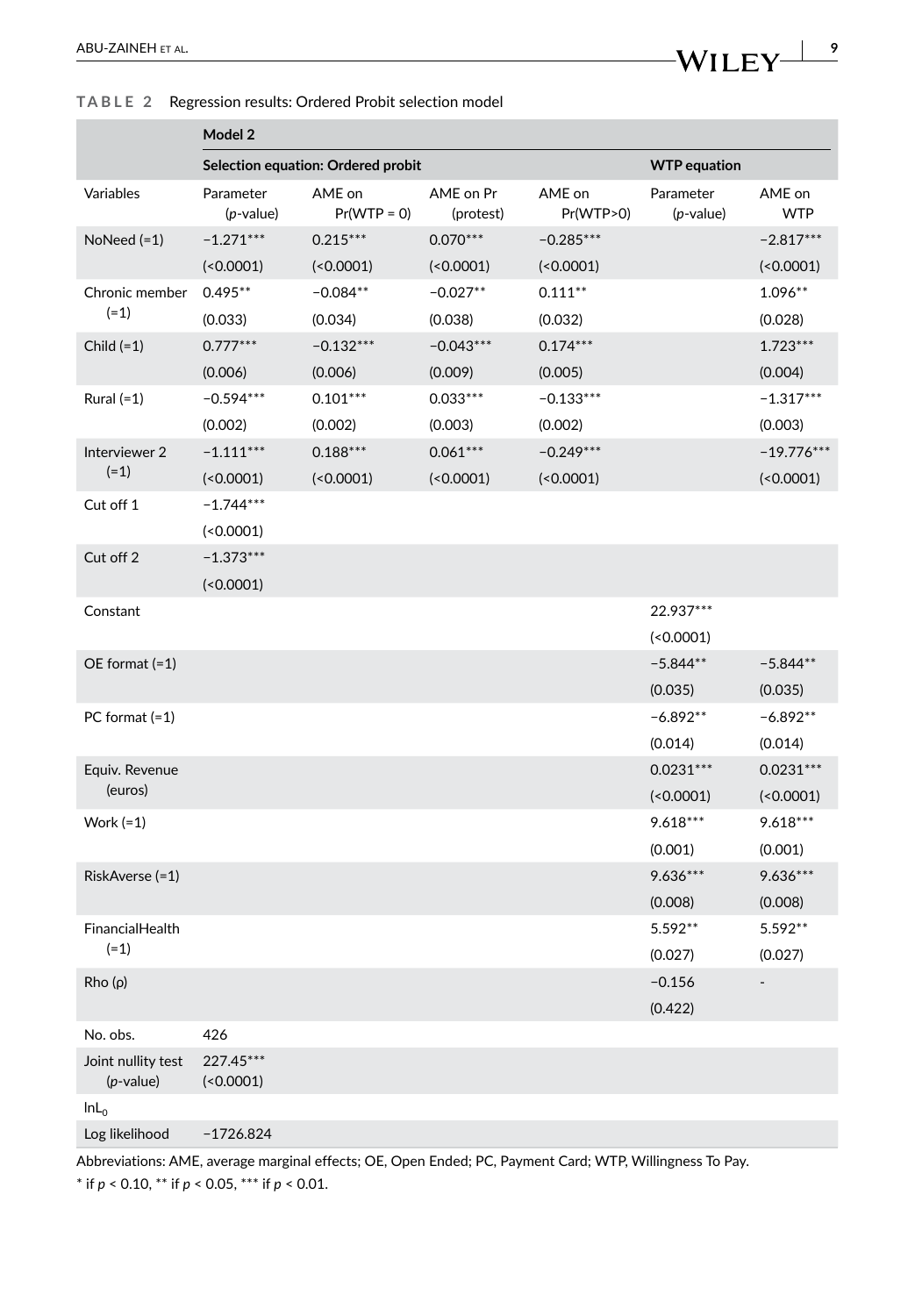<span id="page-9-0"></span>

| TABLE 3 Observed and predicted WTP (in TND) based on Ordered Probit selection model |  |
|-------------------------------------------------------------------------------------|--|
|-------------------------------------------------------------------------------------|--|

|               | Mean protest<br>$WTP (n = 32)$ | <b>Genuine null</b><br>$WTP (n = 58)$ | Mean positive<br>$WTP(n = 336)$ | Mean WTP with null<br>$WTP (n = 394)$ | Mean WTP with null<br>and protest ( $n = 426$ ) |
|---------------|--------------------------------|---------------------------------------|---------------------------------|---------------------------------------|-------------------------------------------------|
| Observed WTP  | $-(-)$                         | O(0)                                  | 42.58 (25.34)                   | 36.32 (27.85)                         | $33.59^{\circ}$ (28.44)                         |
| Predicted WTP | 51.82 (18.42)                  | $Ob$ (O)                              | 43.49 (14.13)                   | 37.09 (20.21)                         | 38.20 (20.43)                                   |

Abbreviations: TND, Tunisian Dinar; WTP, Willingness To Pay.

Standard deviation in brackets.

a Wrongly assuming that protest WTPs are equal to 0.

bSetting predicted values to 0.

with individuals' income, level of education and poor health status, in accordance with a review on WTP for HIS in Asian and Sub-Saharan African countries.<sup>12</sup> Our results also shed light on the importance of protest WTP, even though the 7.5% in our sample were somewhat less than the 13.3% found in a study on WTP for community-based health insurance among informal workers in urban Bangladesh.<sup>54</sup> Accounting for these protest answers can help reveal the true demand for a VHIS, hence the implementation of UHC-oriented reforms and the health financing policies.

We compare existing HIS contributions at the time of the survey – whose rates differ depending on the individual's income and employment status – and our predicted WTP for the proposed VHIS. Based on the official CNAM rate for the third quarter of 2013, the quarterly SHI contribution for "low-income independent" workers with quarterly income below the reference TND 580.4 (affiliated under the special regime implemented in 2002), is TND 14.51. In our sample, the 34 respondents in this category are willing-to-pay about one and a half times this formal sector enrolee's contribution: TND 24.11 (standard deviation, SD 14.25). Regarding "independent workers" with quarterly income above the reference TND 580.4, they pay a quarterly HIS contribution of TND 58.76. The 392 respondents in this category are willing to pay more than low-income respondents – TND 39.42 (SD 20. 34) versus TND 24.11 – although less than the existing contribution of TND 58.76. This shows that a voluntary participation in a formal HIS may be acceptable to the majority of the uninsured subpopulations. However, the continuing reliance on payroll contributions from formal employment has long hindered efforts to extend coverage to certain subpopulations such as informal workers, the self-employed, the unemployed and the vulnerable.

Moreover, it is not only the breadth of coverage that matters, but also the depth of coverage and the explicit entitlement to a specific package of services that can fulfil the population's needs.<sup>[55](#page-12-13)</sup> Protest attitudes here seem to be driven by non-income factors: the lack of adequate quality health care facilities in rural areas, as well as the view of some respondents that they do not need health insurance. Our results corroborate existing evidence that enrolment in HIS does not solely depend on income, but on other factors such as the availability of healthcare services and their spatial distributions across the different regions of the country.<sup>2,[56](#page-12-14),[57](#page-12-15)</sup> Indeed, such finding echoes the protestors' general discontent as regards the unequal distribution of healthcare facilities: high-level public-sector healthcare providers are mostly concentrated in urban centres where the better-off segments of the population benefit the most.

Although the path towards UHC is context-specific, lessons drawn from our results can be of interest for other LMICs seeking to attain UHC. Efforts to promote UHC need to be accompanied by a parallel improvement in the spatial distribution of healthcare services. The priority should be changing the modality of enrolment and the depth of coverage. Indeed, it is increasingly argued that UHC may not be achieved based on contributory enrolment alone. Allowing enrolment on a voluntary basis while accounting for protest attitudes and subsidizing the enrolment of some groups of the population can accelerate progress towards UHC. However, the issue of the optimal financ-ing-mix of UHC remains open for future research.<sup>10,[58,](#page-12-16)59</sup> It is worth noting that the financing source of the various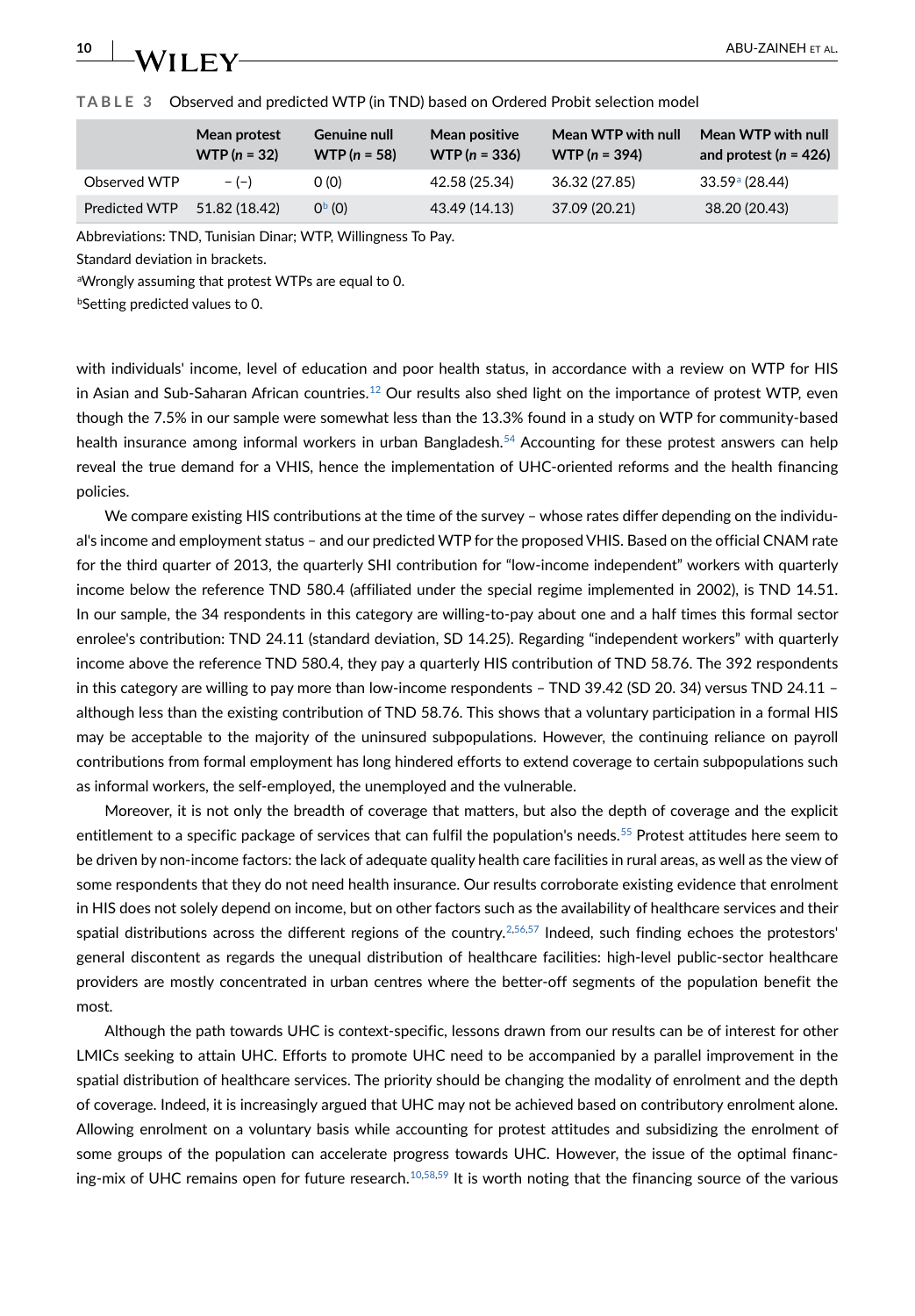subsidized health insurance arrangements can come from other sources in addition to central government revenues: regional/provincial/district public authorities, social assistance allowances, charitable organisations, or donor funds (through government budget support programs, and civil society).

#### **ACKNOWLEDGMENTS**

We thank an anonymous reviewer and an Associate Editor for their valuable comments and suggestions which helped make the paper published, and Marjorie Sweetko for her thorough re-reading of the English. This work was supported by the French National Research Agency Grant ANR-17-EURE-0020, by the Excellence Initiative of Aix-Marseille University—A\*MIDEX and by the Allied Health, Environment and Development Research Network (AHEAD) Research Network.

#### **CONFLICT OF INTEREST**

The authors declare that they have no conflict of interest.

#### **DATA AVAILABILITY STATEMENT**

Research data are not shared.

### **ETHICS STATEMENT**

No ethical approval was required at the time of the survey, because the dataset is anonymous and handled in accordance with the "Database and Privacy" law, Number 78–17 of 6 January 1978, concerning data processing and privacy. In addition, the formal consent to participate has been obtained from each respondent and data were used in an aggregate way.

#### **ORCID**

*Mohammad Abu-Zaineh* <https://orcid.org/0000-0001-8888-432X> *Olivier Chanel* <https://orcid.org/0000-0002-8221-7558> *Khaled Makhloufi* <https://orcid.org/0000-0002-3476-2076>

#### **REFERENCES**

- <span id="page-10-0"></span>1. World Bank. *Fairness and Accountability: Engaging in Health Systems in the Middle East and North Africa: The World Bank Health Nutrition and Population Sector Strategy for MENA (2013-2018)*. World Bank; 2013.
- <span id="page-10-1"></span>2. Alami R. Health financing systems, health equity and universal health coverage in Arab countries. *Dev Change*. 2017;48(1):146-179.
- <span id="page-10-2"></span>3. Makhloufi K, Ventelou B, Abu-Zaineh M. Have health insurance reforms in Tunisia attained their intended objectives*? Int J Health Econ Manag*. 2015;15(1):29-51.
- <span id="page-10-3"></span>4. Gatti R, Angel-Urdinola D, Silva J, Bodor A. *Striving for Better Jobs: The Challenge of Informality in the Middle East and North Africa Region: Overview*. World Bank; 2011.
- <span id="page-10-4"></span>5. CRES/BAD, Centre de Recherches et d'Etudes Sociales/Banque Africaine de Développement. *Protection sociale et économie informelle en Tunisie. Défis de la transition vers l'économie formelle*; 2016. [http://www.cres.tn/uploads/tx\\_wdbiblio/](http://www.cres.tn/uploads/tx_wdbiblio/Secteur_informel_Tunisie.pdf) [Secteur\\_informel\\_Tunisie.pdf](http://www.cres.tn/uploads/tx_wdbiblio/Secteur_informel_Tunisie.pdf). Accessed January 9, 2020.
- <span id="page-10-5"></span>6. Arfa C, Elgazzar H. *Transforming Tunisia's Health Care for the Poor. UNICO Studies Series 4 Consolidation and Transparency*. The World Bank; 2013.
- <span id="page-10-6"></span>7. Alami R, Karshenas M. *Deficient Social Policies Have Helped Spark the Arab Spring. Development Viewpoint, 70*. Centre for Development Policy and Research; 2012. <https://www.soas.ac.uk/cdpr/publications/dv/file74447.pdf>. Accessed January 9, 2020.
- 8. Abu-Zaineh M, Arfa C, Ventelou B, Romdhane H, Moatti J-P. Fairness in healthcare finance and delivery: what about Tunisia? *Health Pol Plann*. 2014;29(4):433-442.
- 9. Carrin G, James C. Social health insurance: key factors affecting the transition towards universal coverage. *Int Soc Secur Rev*. 2005;58:45-64.
- <span id="page-10-7"></span>10. Kutzin J, Yip W, Cashin C. Alternative financing strategies for universal health coverage. In: Scheffler R, ed. *World Scientific Handbook of Global Health Economics and Public Policy*. Vol. 1. World Scientific; 2016:267-309.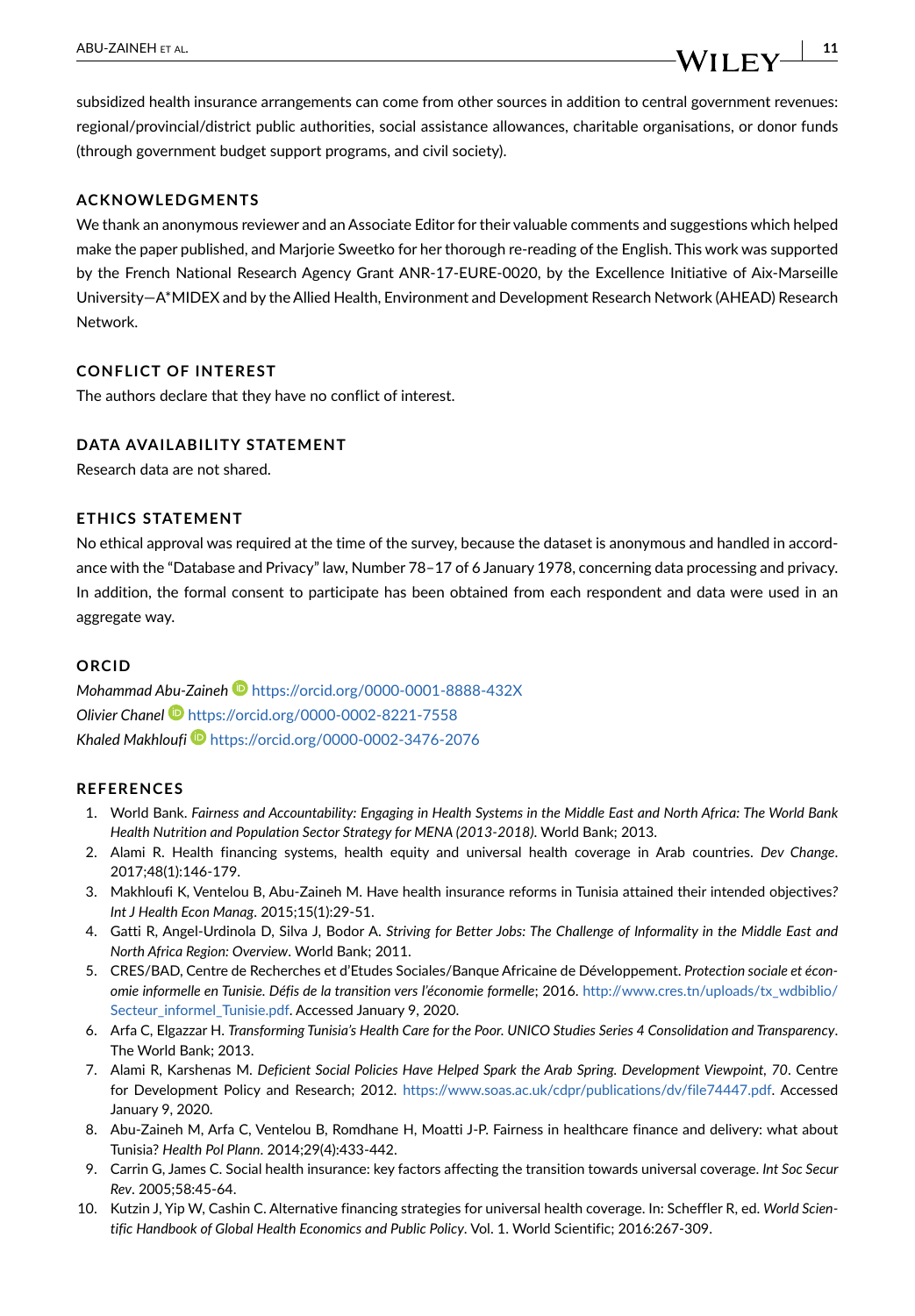# **12** ABU-ZAINEH ET AL.

- <span id="page-11-10"></span>11. Wagstaff A. Social health insurance re-examined. *Health Econ*. 2010;19(5):503-517.
- <span id="page-11-0"></span>12. Nosratnejad S, Rashidian A, Dror DM. Systematic review of willingness to pay for health insurance in low- and middle-income countries. *PLoS One*. 2016;11(6):e0157470.
- <span id="page-11-1"></span>13. Fonta WM, Ichoku HE, Kabubo-Mariara J. The effect of protest zeros on estimates of willingness to pay in healthcare contingent valuation analysis. *Appl Health Econ Health Pol*. 2010;8(4):225-237.
- <span id="page-11-2"></span>14. Havet N, Morelle M, Remonnay R, Carrere M. Econometric treatment of few protest responses in willingness-to-pay studies: an application in health care. *Louvain Econ Rev*. 2012;78(2):53-74.
- <span id="page-11-3"></span>15. Jorgensen BS, Syme GJ. Protest responses and willingness to pay: attitude toward paying for stormwater pollution abatement. *Ecol Econ*. 2000;33(2):251-265.
- <span id="page-11-21"></span>16. Meyerhoff J, Liebe U. Determinants of protest responses in environmental valuation: a meta-study. *Ecol Econ*. 2010;70(2):366-374.
- <span id="page-11-22"></span>17. Meyerhoff J, Mørkbak MR, Olsen SB. A meta-study investigating the sources of protest behaviour in stated preference surveys. *Environ Resour Econ*. 2014;58(1):35-57.
- <span id="page-11-4"></span>18. Strazzera E, Genius M, Scarpa R, Hutchinson G. The effect of protest votes on the estimates of WTP for use values of recreational sites. *Environ Resour Econ*. 2003;25:461-476.
- <span id="page-11-5"></span>19. Cunha-e-Sá MA, Madureira L, Nunes LC, Otrachshenko V. Protesting and justifying: a latent class model for contingent valuation with attitudinal data. *Environ Resour Econ*. 2012;52(4):531-548.
- <span id="page-11-6"></span>20. De Allegri M, Sanon M, Sauerborn R. ''To enrol or not to enrol?'': a qualitative investigation of demand for health insurance in rural West Africa. *Soc Sci Med*. 2006;62:1520-1527.
- <span id="page-11-7"></span>21. Jehu-Appiah C, Aryeetey G, Spaan E, de Hoop T, Agyepong I, Baltussen R. Equity aspects of the national health insurance scheme in Ghana: who is enrolling, who is not and why? *Soc Sci Med*. 2011;72(2):157-165.
- <span id="page-11-8"></span>22. Jimenez E, Kugler B. The earnings impact of training duration in a developing country: an ordered Probit selection model of Colombia's Servicio Nacional de Aprendizaje (SENA). *J Hum Resour*. 1987;22(2):228-247.
- <span id="page-11-9"></span>23. Chahed MK, Arfa C. Monitoring and evaluating progress towards universal health coverage in Tunisia. *PLoS Med*. 2014;11(9):e1001729.
- <span id="page-11-11"></span>24. Angel-Urdinola D, Tanabe K. *Micro-determinants of Informal Employment in the Middle East and North Africa Region*. *World Bank Social Protection & Labor Discussion paper N° 1201*; 2012.
- <span id="page-11-12"></span>25. Muhib FB, Lin LS, Stueve A, et al. A venue-based method for sampling hard-to-reach populations. *Publ Health Rep*. 2001;116(Suppl 1):216-222.
- <span id="page-11-13"></span>26. Ministry of Public Health. *Health Map Year 2015. Resource Document*. Ministry of Health; 2016. [http://www.santetuni](http://www.santetunisie.rns.tn/images/docs/anis/stat/cartesanitaire2015.pdf)[sie.rns.tn/images/docs/anis/stat/cartesanitaire2015.pdf.](http://www.santetunisie.rns.tn/images/docs/anis/stat/cartesanitaire2015.pdf) Accessed January 9, 2020.
- <span id="page-11-14"></span>27. Donaldson C, Thomas R, Torgerson DJ. Validity of open-ended and payment scale approaches to eliciting willingness to pay. *Appl Econ*. 1997;29(1):79-84.
- <span id="page-11-15"></span>28. Ryan M, Scott DA, Reeves C, et al. Eliciting public preferences for healthcare: a systematic review of techniques. *Health Technol Assess*. 2001;5(5):1-186.
- <span id="page-11-16"></span>29. Champonnois V, Chanel O, Makhloufi K. Reducing the anchoring bias in multiple CV questions. *J Choice Modell*. 2018;28:1-9.
- <span id="page-11-17"></span>30. Chanel O, Makhloufi K, Abu-Zaineh M. Can a circular payment card format effectively elicit preferences? Evidence from a survey on a mandatory health insurance scheme in Tunisia. *Appl Health Econ Health Pol*. 2017;15(3):385-398.
- <span id="page-11-18"></span>31. Dong HJ, Kouyate B, Cairns J, Sauerborn R. A comparison of the reliability of take-it-or-leave-it and the bidding game approaches to estimating willingness-to-pay in a rural population in West Africa. *Soc Sci Med*. 2003;56(10):2181-2189.
- <span id="page-11-19"></span>32. Gyldmark M, Morrison GC. Demand for health care in Denmark: results of a national sample survey using contingent valuation. *Soc Sci Med*. 2001;53(8):1023-1036.
- <span id="page-11-20"></span>33. Alhassan M, Loomis J, Frasier M, Davies S, Andales A. Estimating farmers' willingness to pay for improved Irrigation: an economic study of the Bontanga Irrigation Scheme in Northern Ghana. *J Agric Sci*. 2013;5(4):31-42.
- 34. Bärnighausen T, Liu Y, Zhang X, Sauerborn R. Willingness to pay for social health insurance among informal sector workers in Wuhan, China: a contingent valuation study. *BMC Health Serv Res*. 2007;7:114.
- 35. Cameron TA, Huppert DD. OLS versus ML Estimation of non-market resource values with payment card interval data. *J Environ Econ Manag*. 1989;17:230-246.
- <span id="page-11-23"></span>36. Wu P, Chen SH, Liou JL. A general model for treatment of protests and No-answer responses in contingent valuation method. *Environ Econ*. 2017;8:38-49.
- <span id="page-11-24"></span>37. Tobin J. Estimation of relationships for limited dependent variables. *Econometrica*. 1958;26:24-36.
- <span id="page-11-25"></span>38. Heckman J. The Common structure of statistical models of truncation, sample selection and limited dependent variables and a simple estimator for such models. *Ann Econ Soc Meas*. 1976;5(4):120-137.
- <span id="page-11-26"></span>39. Terza J. A two-stage estimator for models with ordinal selectivity. *Proc Bus Econ Sect Am Stat Assoc*. 1983:484-486.
- <span id="page-11-27"></span>40. Greene WH, Hensher DA. *Modeling Ordered Choices. A Primer*. Cambridge University Press; 2010.
- <span id="page-11-28"></span>41. Buch CM, Koch CT, Koetter M. Should I stay or should I go? Bank productivity and internationalization decisions. *J Bank Finance*. 2014;42:266-282.